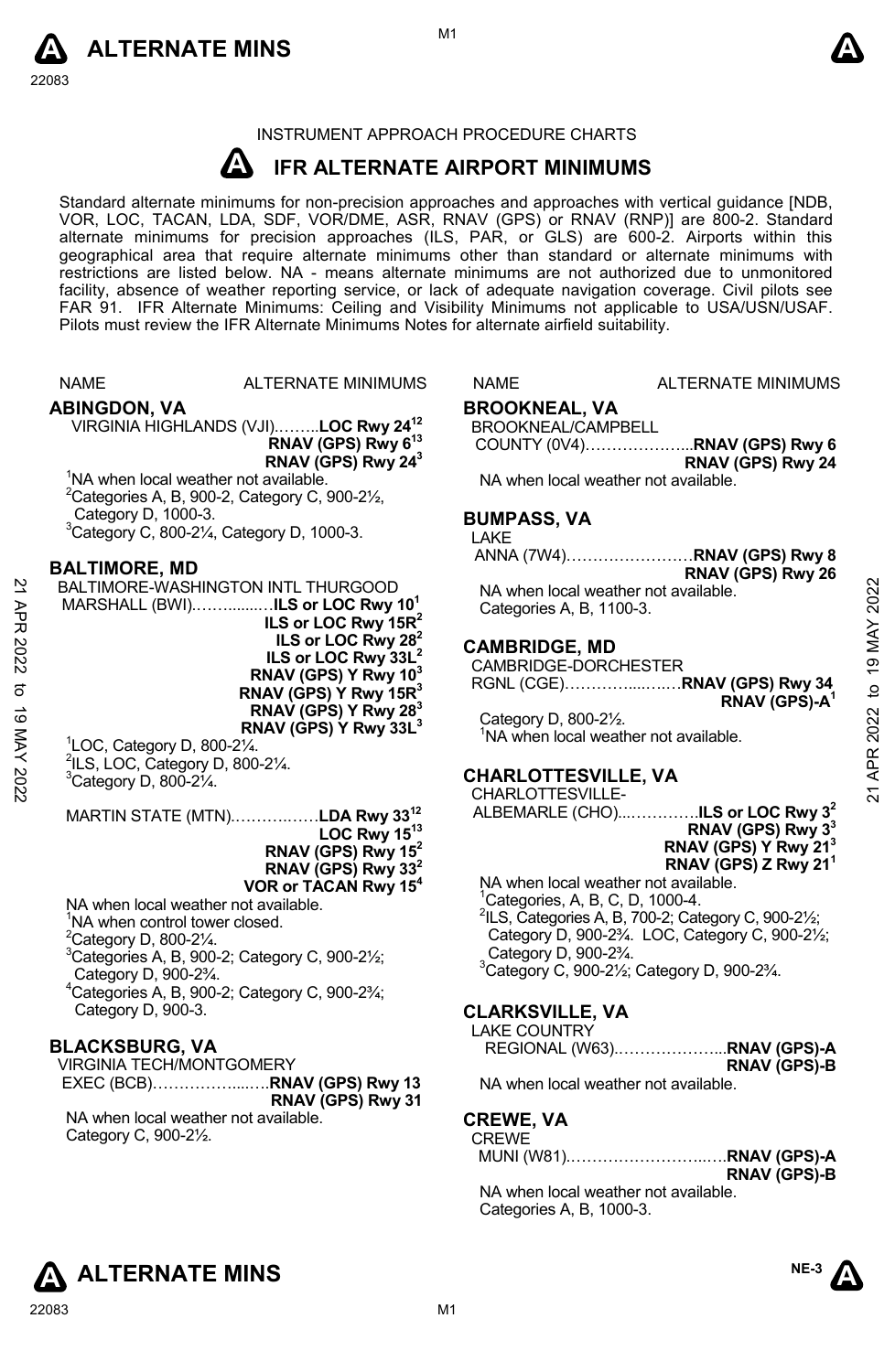

ALTERNATE MINIMUMS NAME ALTERNATE MINIMUMS

**CULPEPER, VA**  CULPEPER RGNL (CJR)………………**LOC Rwy 41 NDB RWY 41** 

**RNAV (GPS) Rwy 42 RNAV (GPS) Rwy 222 VOR-A23** 

<sup>1</sup>NA when FBO closed. <sup>2</sup>NA when local weather not available.  $3$ Category D, 800-2 $\frac{1}{2}$ .

#### **CUMBERLAND, MD**

GREATER CUMBERLAND

RGNL (CBE).…………………**LOC/DME Rwy 2314 RNAV (GPS) Rwy 52**

**RNAV (GPS) Rwy 233**

NA when local weather not available.  ${}^{1}$ Category A, 1000-2; Category B, 1400-2; Category C 1500-3, Category D 1600-3.  $2$ Category A, 1100-2; Category B, 1400-2; Category C, 1500-3; Category D, 1600-3. 3 Category A, 1100-2; Category B, 1400-2; Category C, 1500-3. 4 NA when CBE FBO closed.

#### **DANVILLE, VA**

DANVILLE RGNL (DAN).……...**ILS or LOC Rwy 2 RNAV (GPS) Rwy 2 RNAV (GPS) Rwy 20 RNAV (GPS) Rwy 31**  NA when local weather not available.

# **DOVER/CHESWOLD, DE**

DELAWARE AIRPARK (33N)...………..…....**RNAV (GPS) Rwy 9 RNAV (GPS) Rwy 27 VOR Rwy 27**  NA when local weather not available. 21 APR 2022 to 19 MAY 202221 APR 2022 to 19 MAY 2022

Category C, 800-2¼; Category D, 800-2½.

#### **DUBLIN, VA**

NEW RIVER VALLEY (PSK).……………….**RNAV (GPS) Rwy 6 RNAV (GPS) Rwy 24 VOR/DME Rwy 6** 

NA when local weather not available. Category D, 800-2¼.

#### **EASTON, MD**

EASTON/NEWNAM

 FLD (ESN)..……………….....….**ILS or LOC Rwy 41 RNAV (GPS) Rwy 42** 

**RNAV (GPS) Rwy 222** 

<sup>1</sup>ILS, LOC, NA when control tower closed. <sup>2</sup>NA when local weather not available.

#### **FARMVILLE, VA**

FARMVILLE RGNL (FVX)..……....................**RNAV (GPS) Rwy 3 RNAV (GPS) Rwy 21**  NA when local weather not available.

**FELKER AAF (KFAF)** 

FORT EUSTIS, VA..………….**RNAV (GPS) Rwy 14 COPTER RNAV (GPS) Rwy 14**  NA when control tower closed.

#### **FORT MEADE (ODENTON), MD**

TIPTON (FME)………….…….**RNAV (GPS) Rwy 10 RNAV (GPS) Rwy 28**  NA when local weather not available.

Category B, 900-2.

#### **FRANKLIN, VA**

FRANKLIN RGNL (FKN)...…………………**RNAV (GPS) Rwy 9 RNAV (GPS) Rwy 27** 

NA when local weather not available.

#### **FREDERICK, MD**

FREDERICK

MUNI (FDK)...…………..…..**ILS or LOC Rwy 23123 RNAV (GPS) Rwy 514 RNAV (GPS) Y Rwy 234 RNAV (GPS) Z Rwy 235**

<sup>1</sup>NA when local weather not available. <sup>2</sup>NA when tower closed.  ${}^{3}$ LOC, Category C, 800-21/<sub>2</sub>; Category D, 900-3.  $4$ Category D, 800-2 $\frac{1}{2}$ . 5 Category C, 800-2¼; Category D, 900-2¾.

#### **FREDERICKSBURG, VA**

SHANNON (EZF)..…………..**RNAV (GPS) Rwy 24**  Categories A, B, C, 1100-3 NA when local weather not available.

# **FRONT ROYAL, VA**

FRONT ROYAL-WARREN COUNTY (FRR)...……….........…….**RNAV (GPS)-A**  NA when local weather not available. Categories A, B, 1200-2.

# **GAITHERSBURG, MD**

MONTGOMERY COUNTY AIRPARK (GAI)...………..........…….**RNAV (GPS)-A RNAV (GPS) Rwy 14** 

NA when local weather not available.

### **GALAX/HILLSVILLE, VA**

TWIN COUNTY (HLX).……...…**RNAV (GPS) Rwy 1 RNAV (GPS) Rwy 19**  NA when local weather not available.

# **GEORGETOWN, DE**

DELAWARE COASTAL (GED).………..……**RNAV (GPS) Rwy 4 RNAV (GPS) Rwy 22 VOR Rwy 22** 

NA when local weather not available.







M<sub>2</sub>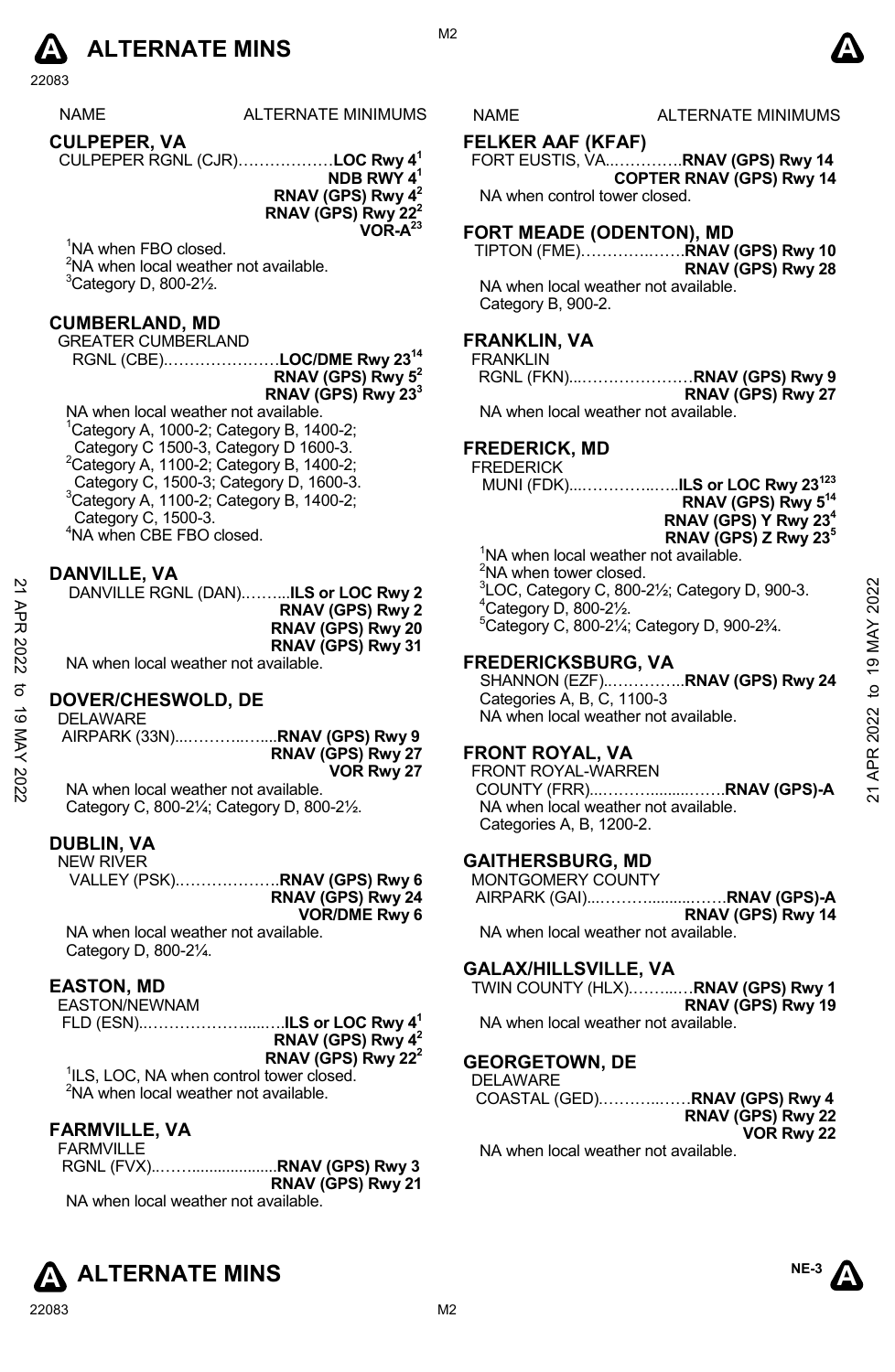

#### NAME ALTERNATE MINIMUMS NAME ALTERNATE MINIMUMS

### **HAGERSTOWN, MD**

HAGERSTOWN RGNL/RICHARD A HENSON FLD (HGR).………...**ILS or LOC Rwy 912**

**ILS or LOC Rwy 2713 RNAV (GPS) Rwy 9 RNAV (GPS) Rwy 27 VOR Rwy 9** 

NA when local weather not available. <sup>1</sup>NA when control tower closed.  $2$ LOC, Category D, 700-2. 3 ILS, Categories A, B, C, D, 700-2.

### **HOT SPRINGS, VA**

#### INGALLS FLD (HSP).……..….**RNAV (GPS) Rwy 71 RNAV (GPS) Rwy 252**

NA when local weather not available.  $1$ Categories A, B, 1000-2; Category C, 1000-2 $\frac{3}{4}$ , Category D, 1000-3. 2 Category C, 800-2¼; Category D, 800-2½.

#### **JONESVILLE, VA**

| LEE COUNTY (0VG)RNAV (GPS) Rwy 7 <sup>1</sup>          |                       |
|--------------------------------------------------------|-----------------------|
|                                                        | RNAV (GPS) Rwy $25^2$ |
| NA when local weather not available.<br>$101$ $010000$ |                       |

<sup>1</sup>Category C, 1200-3.  $2$ Categories A, B, 900-2; Category C, 1200-3.

#### **KENBRIDGE, VA**

| ⊵    | <sup>2</sup> Categories A, B, 900-2; Category C, 1200-3.                                                                                                         | $5$ Categories A, B, 900-2; Category C, 900-2 $\frac{1}{2}$ ,<br>Category D, 900-23/4. | 2022            |
|------|------------------------------------------------------------------------------------------------------------------------------------------------------------------|----------------------------------------------------------------------------------------|-----------------|
| 렆    | <b>KENBRIDGE, VA</b>                                                                                                                                             |                                                                                        |                 |
|      | <b>LUNENBURG</b>                                                                                                                                                 | <b>MARION/WYTHEVILLE, VA</b>                                                           |                 |
| 2022 |                                                                                                                                                                  | <b>MOUNTAIN</b>                                                                        | $\overline{9}$  |
|      | RNAV (GPS)-B <sup>1</sup>                                                                                                                                        | EMPIRE (MKJ)RNAV (GPS) Rwy 26                                                          |                 |
| ಕ    | NA when local weather not available.                                                                                                                             | Category C, 1900-3.                                                                    | ₫               |
| ಕ    | <sup>1</sup> Categories A, B, 1100-3.                                                                                                                            |                                                                                        | 2022            |
| ⋚    |                                                                                                                                                                  | <b>MARTINSVILLE, VA</b>                                                                |                 |
|      | <b>LAWRENCEVILLE, VA</b>                                                                                                                                         | BLUE RIDGE (MTV)LOC Rwy 31 <sup>1</sup>                                                |                 |
|      | BRUNSWICK COUNTY (LVL)RNAV (GPS)-A                                                                                                                               | RNAV (GPS) Rwy 13                                                                      | <b>APR</b>      |
| 2022 | <b>RNAV (GPS)-B</b>                                                                                                                                              | RNAV (GPS) Rwy 31                                                                      | $\overline{21}$ |
|      | $\mathbf{A}$ , $\mathbf{A}$ , and $\mathbf{A}$ , and $\mathbf{A}$ , and $\mathbf{A}$ , and $\mathbf{A}$ , and $\mathbf{A}$ , and $\mathbf{A}$ , and $\mathbf{A}$ | 0.11111000001                                                                          |                 |

#### **LAWRENCEVILLE, VA**

NA when local weather not available. Categories A, B, 1100-3.

#### **LEESBURG, VA**

LEESBURG EXEC (JYO)...………..............**RNAV (GPS) Rwy 17**  NA when local weather not available.

# **LEONARDTOWN, MD**

ST MARYS COUNTY RGNL (2W6)...………...…......**RNAV (GPS) Rwy 11 RNAV (GPS) Rwy 291** 

Category D, 800-2¼.

<sup>1</sup>NA when local weather not available.

### **LOUISA, VA**

LOUISA COUNTY/ FREEMAN FLD (LKU)...……...**RNAV (GPS) Rwy 9 RNAV (GPS) Rwy 27** 

NA when local weather not available.

#### **LURAY, VA**

LURAY CAVERNS (LUA)..…………………**NDB-A1**

#### **RNAV (GPS) Rwy 42 RNAV (GPS) Rwy 223**

# **VOR/DME-B4**

NA when local weather not available.  $1$ Categories A, B, 1500-2, Category C, 1500-3. <sup>2</sup> Categories A, B, 1400-2, Category C, 1400-3.<br><sup>3</sup> Categories A, B, 1000-2, Category C, 1000-2¾.<br><sup>4</sup> Cetegories A, B, 1200-2, Cetegory C, 1200-2 Categories A, B, 1300-2, Category C, 1300-3.

#### **LYNCHBURG, VA**

LYNCHBURG RGNL/PRESTON GLENN FLD (LYH)...…...………………..**ILS or LOC Rwy 41 RNAV (GPS) Rwy 42 RNAV (GPS) Rwy 173 RNAV (GPS) Rwy 224**

- **RNAV (GPS) Rwy 353 VOR Rwy 225**
- $1$ LOC, Category B, 900-2, Category C, 900-2 $\frac{1}{2}$ , Category D, 900-2¾. 2 Category B, 900-2; Category C, 900-2½; Category D, 900-2¾.  $3$ Category B, 900-2. <sup>4</sup> Categories A, B, 1100-2; Categories C, D, 1100-3.  $5$ Categories A, B, 900-2; Category C, 900-2 $\frac{1}{2}$ , Category D, 900-2¾.

#### **MARION/WYTHEVILLE, VA**

#### MOUNTAIN

#### **MARTINSVILLE, VA**

**RNAV (GPS) Rwy 31**  Category D, 900-2¾. NA when local weather not available. <sup>1</sup>NA when MTV FBO closed.

### **MELFA, VA**

ACCOMACK COUNTY (MFV).………...………....……**LOC Rwy 3** NA when airport operations closed.

#### **MIDDLETOWN, DE**

|  | RNAV (GPS) Y Rwy 35 |
|--|---------------------|
|  | RNAV (GPS) Z Rwy 35 |

NA when local weather not available. <sup>1</sup>NA when Wilmington control tower closed.

### **NEW MARKET, VA**

| NEW MARKET (8W2)RNAV (GPS)-A |                     |
|------------------------------|---------------------|
|                              | <b>RNAV (GPS)-B</b> |

Categories A, B, 1100-3. NA when local weather not available.

# **ALTERNATE MINS**  $^{\text{NE-3}}$   $\Lambda$

22083 M3

M3

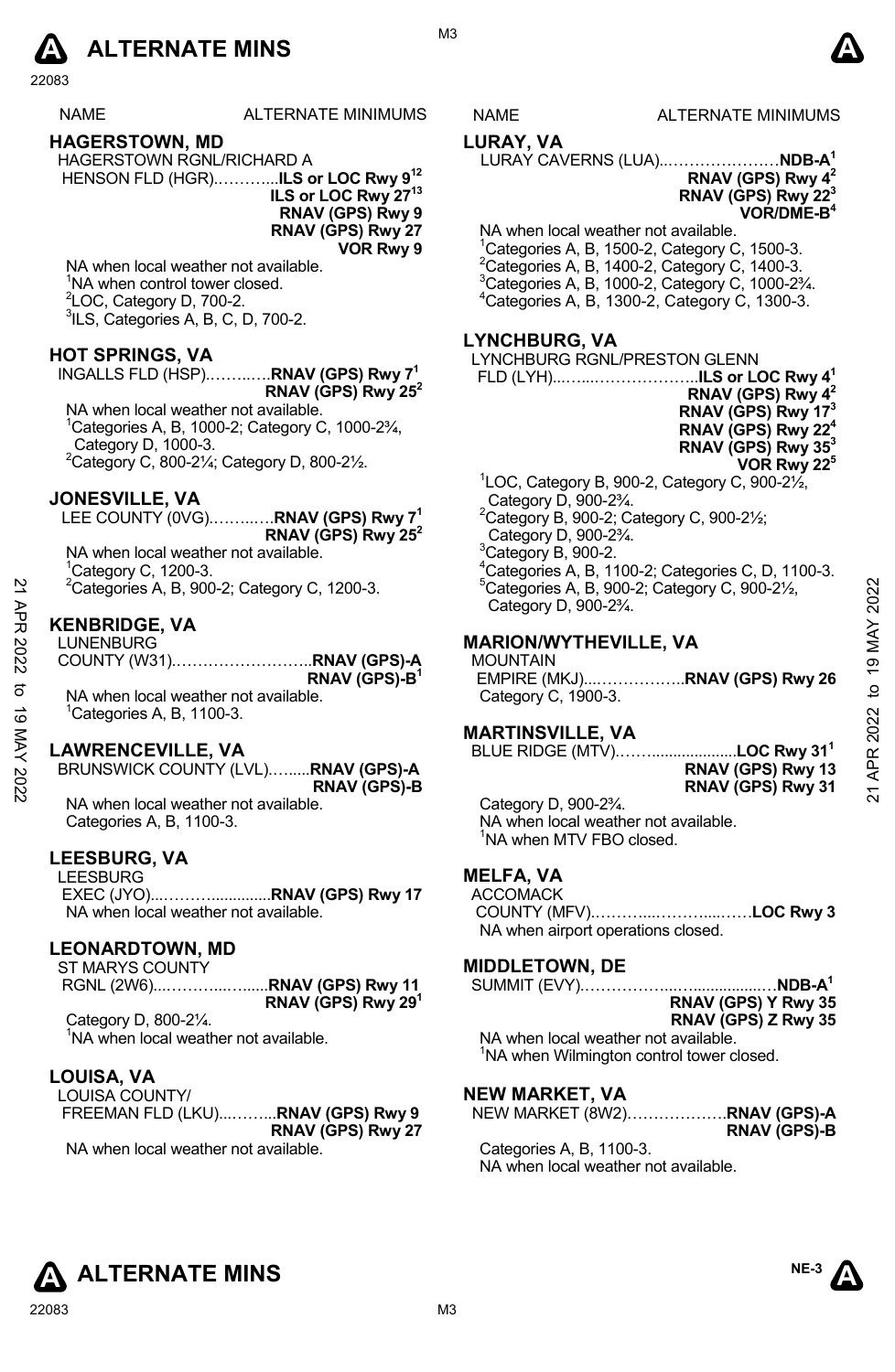

| <b>NAME</b> | <b>ALTERNATE MINIMUM</b> |
|-------------|--------------------------|
|             |                          |

# **NEWPORT NEWS, VA**

| NEWPORT NEWS/WILLIAMSBURG |                                           |
|---------------------------|-------------------------------------------|
|                           | INTL (PHF)ILS or LOC Rwy 7 <sup>123</sup> |

**ILS or LOC Rwy 253 LOC Rwy 2014 RNAV (GPS) Rwy 24 RNAV (GPS) Rwy 74 RNAV (GPS) Rwy 204** 

<sup>1</sup>NA when control tower closed.  $2$ NA when local weather not available.  ${}^{3}$ LOC, Category D, 800-2 $\frac{1}{4}$ . 4 Category D, 800-2¼.

#### **NORFOLK, VA CHESAPEAKE**

| UI ILUAF LANL                        |  |
|--------------------------------------|--|
|                                      |  |
| RNAV (GPS) Rwy 5                     |  |
| RNAV (GPS) Rwy 23                    |  |
| NA when local weather not available. |  |

HAMPTON ROADS

| Category C, 800-21/4. |  |
|-----------------------|--|

| 2<br>2022<br>ಹೆ | INTL (ORF)ILS or LOC Rwy 5 <sup>1</sup><br>ILS or LOC Rwy 23 <sup>1</sup><br>RNAV (GPS) Rwy 14 <sup>2</sup><br>RNAV (GPS) Rwy 32 <sup>2</sup><br>RNAV (GPS) Z Rwy $5^2$<br>RNAV (GPS) Z Rwy $232$<br>VOR Rwy $142$<br>VOR/DME Rwy $32^2$ | RICHMOND/ASHLAND, VA<br><b>HANOVER COUNTY</b><br>$LOC Rwy 161$<br>RNAV (GPS) Rwy 16<br>RNAV (GPS) Rwy 34 <sup>1</sup><br>VOR Rwy 16<br>Category D, 900-2 <sup>3</sup> / <sub>4</sub> .<br>NA when local weather not available. | 2022<br>19 MAY<br>$\mathbf{Q}$<br>2022 |
|-----------------|------------------------------------------------------------------------------------------------------------------------------------------------------------------------------------------------------------------------------------------|--------------------------------------------------------------------------------------------------------------------------------------------------------------------------------------------------------------------------------|----------------------------------------|
| MAY 2022        | $1$ LOC, Category D, 900-2 $\frac{3}{4}$ .<br>$2$ Category D, 900-2 $\frac{3}{4}$ .                                                                                                                                                      | <b>ROANOKE, VA</b><br>ROANOKE/BLACKSBURG RGNL                                                                                                                                                                                  |                                        |
|                 | <b>OAVIAND MD</b>                                                                                                                                                                                                                        | (WOODRUM FLD) (ROA) <b>ILS or LOC Rwy 34<sup>1</sup></b>                                                                                                                                                                       | ম                                      |

### **OAKLAND, MD**

GARRETT COUNTY (2G4)...……….........…......….**VOR Rwy 9**  NA when local weather not available.

# **OCEAN CITY, MD**

OCEAN CITY MUNI (OXB).…………………**RNAV (GPS) Rwy 21 RNAV (GPS) Rwy 3212 VOR-A3**

<sup>1</sup>NA when local weather not available.  $2^2$ Category D, 800-2 $\frac{1}{4}$ .  $3$ Categories A, B, 900-2; Category C, 900-2 $\frac{1}{2}$ ; Category D, 900-2¾.

# **ORANGE, VA**

**ORANGE** COUNTY (OMH)..……………**RNAV (GPS) Rwy 81 RNAV (GPS) Rwy 261 VOR/DME-A2** 

NA when local weather not available.  $1$ Categories A, B, 900-2.  ${}^{2}$ Categories A, B, 1600-2.





M4

S NAME ALTERNATE MINIMUMS

# **PETERSBURG, VA**

DINWIDDIE

COUNTY (PTB)..……………………….**LOC Rwy 51 RNAV (GPS) Rwy 5 RNAV (GPS) Rwy 23** 

<sup>1</sup>NA when arpt unattended.

### **PHILLIPS AAF (KAPG)**

ABERDEEN PROVING GROUND, MD..………......….**RNAV (GPS) Rwy 22**  NA when control tower closed.

#### **RICHLANDS, VA**

|                            | TAZEWELL |
|----------------------------|----------|
| COUNTY (JFZ)LOC/DME Rwy 25 |          |
| RNAV (GPS) Rwy 7           |          |
| RNAV (GPS) Rwy 25          |          |
|                            |          |

NA when local weather not available.

#### **RICHMOND, VA**

RICHMOND INTL (RIC)...……..**ILS or LOC Rwy 16**  LOC, Categories C, D, 800-21/2.

### **RICHMOND/ASHLAND, VA**

| HANOVER COUNTY |                                |
|----------------|--------------------------------|
|                |                                |
|                | RNAV (GPS) Rwy 16              |
|                | RNAV (GPS) Rwy 34 <sup>1</sup> |
|                | VOR Rwy 16                     |

### **ROANOKE, VA**

- (WOODRUM FLD) (ROA)..…..**ILS or LOC Rwy 341 LDA Y Rwy 62 RNAV (GPS) Y Rwy 63 RNAV (GPS) Y Rwy 244 RNAV (GPS) Y Rwy 345 RNAV (RNP) Z Rwy 346 VOR/DME-A7**
- <sup>1</sup>ILS, LOC, Categories A, B, 900-2;
- Category C, 1300-3; Category D, 1700-3.
- $2$ Categories A, B, 1600-2; Category C, 1600-3; Category D, 1700-3.
- 3 Categories A, B, 900-2; Category C, 1300-3; Category D, 1700-3.
- 4 Categories A, B, 1900-2;
- Categories C, D, 1900-3.
- <sup>5</sup>Categories A, B, C 1500-5; Category D, 1700-5.<br><u><sup>6</sup>Categories A, B, C, D 1000-4.</u>
- 
- $7$ Category C, 1300-3; Category D, 1700-3.





NORFOLK

22083 M4



**VOR Rwy 23** 

NA when local weather not available.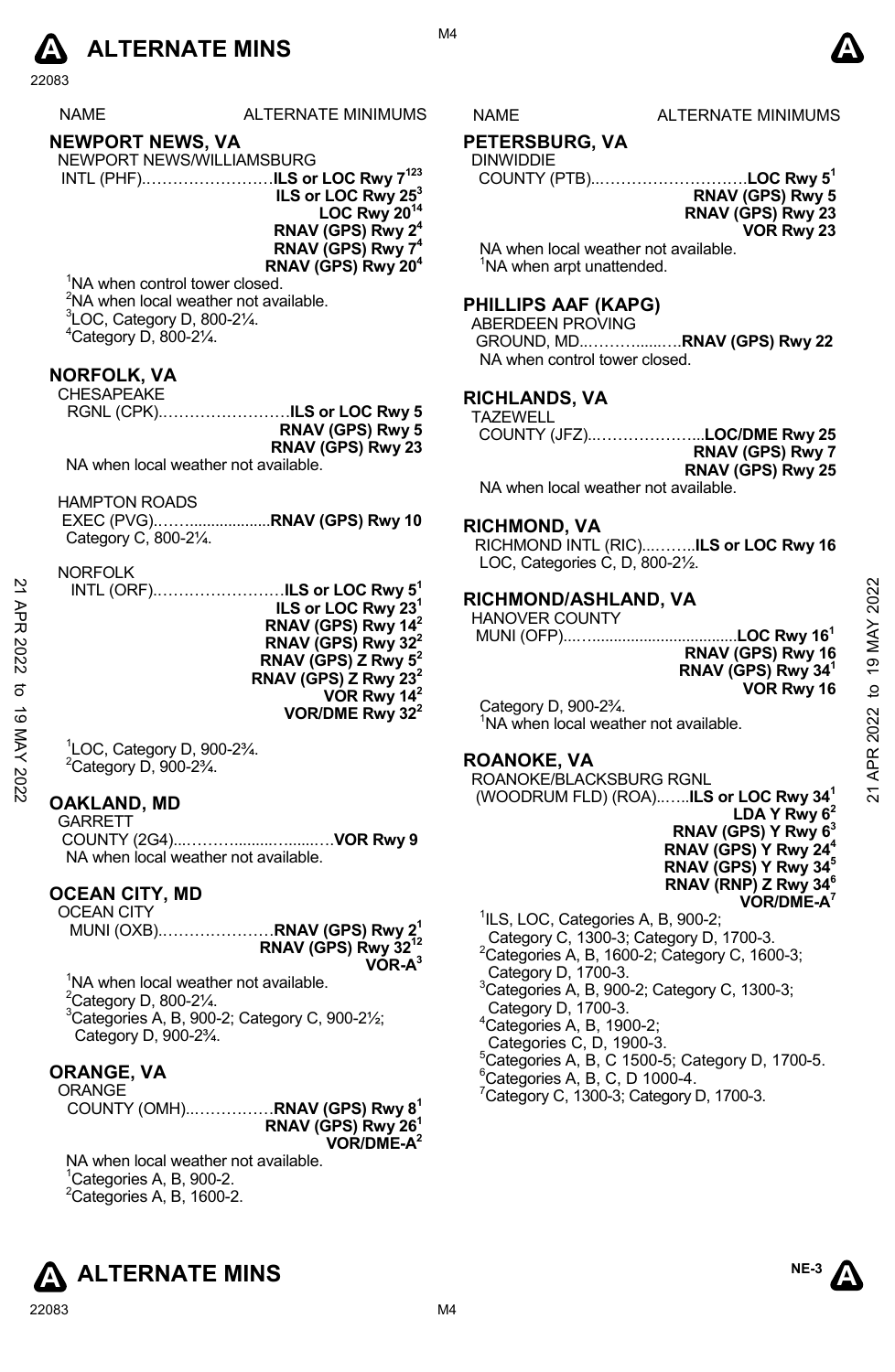

NAME ALTERNATE MINIMUMS NAME ALTERNATE MINIMUMS

#### **SALISBURY, MD**

SALISBURY-OCEAN CITY WICOMICO RGNL (SBY).……**ILS or LOC Rwy 32 RNAV (GPS) Rwy 5** 

**RNAV (GPS) Rwy 14 RNAV (GPS) Rwy 23 RNAV (GPS) Rwy 32 VOR Rwy 5** 

NA when local weather not available.

#### **SOUTH BOSTON, VA**

WILLIAM M TUCK (W78).…...**RNAV (GPS) Rwy 1 VOR-A1** 

NA when local weather not available. 1Category C 800-2¼.

### **SOUTH HILL, VA**

MECKLENBURG-BRUNSWICK RGNL (AVC).…………..**LOC Rwy 1**  NA when AVC FBO closed.

### **STAUNTON-WAYNESBORO-**

**HARRISONBURG, VA** 

| SHENANDOAH VALLEY                       |                               |
|-----------------------------------------|-------------------------------|
| RGNL (SHD)ILS or LOC Rwy 5 <sup>1</sup> |                               |
|                                         | NDB Rwy 5 <sup>2</sup>        |
|                                         | RNAV (GPS) Rwy 5 <sup>2</sup> |
|                                         | $m_{11}$                      |

#### **RNAV (GPS) Rwy**

NA when local weather not available. 1 LOC, Category D, 900-2¾.  $2$ Category D, 900-2 $\frac{3}{4}$ .

#### **STEVENSVILLE, MD**

BAY BRIDGE (W29).……….**RNAV (GPS) Rwy 29**  NA when local weather not available.

### **SUFFOLK, VA**

| <b>SUFFOLK</b> |                   |
|----------------|-------------------|
|                |                   |
|                | RNAV (GPS) Rwy 22 |
|                | RNAV (GPS) Rwy 25 |

NA when local weather not available.

# **WAKEFIELD, VA**

WAKEFIELD MUNI (AKQ)..………………...**RNAV (GPS) Rwy 20**  Categories A, B, C, D, 1100-3.



#### **WALLOPS ISLAND, VA**

### WALLOPS FLIGHT

| FACILITY (WAL)                                        | .RNAV (GPS) Rwy $4^2$                |
|-------------------------------------------------------|--------------------------------------|
|                                                       | RNAV (GPS) Rwy 10 <sup>2</sup>       |
|                                                       | RNAV (GPS) Rwy 17 <sup>2</sup>       |
|                                                       | RNAV (GPS) Rwy $22^2$                |
|                                                       | RNAV (GPS) Rwy 28 <sup>2</sup>       |
|                                                       | RNAV (GPS) Rwy 35 <sup>2</sup>       |
|                                                       | VOR/DME or TACAN Rwy 10 <sup>1</sup> |
|                                                       | VOR or TACAN Rwy 17 <sup>2</sup>     |
| NTA code e de la calciona externa esta acontrata tele |                                      |

NA when local weather not available. 1 Categories A, B, 900-2; Category C, 900-2½; Category D, 900-2¾.  $2$ Category D, 900-2 $\frac{3}{4}$ .

# **WARRENTON, VA**

| .<br><b>WARRENTON/</b>                                                          |
|---------------------------------------------------------------------------------|
| FAUQUIER (HWY)RNAV (GPS) Rwy 15<br>RNAV (GPS) Rwy 33<br>VOR Rwy 15 <sup>1</sup> |
| NA when local weather not available.<br>$1$ Category D 800-2 $\frac{1}{4}$ .    |
| <b>WASHINGTON, DC</b>                                                           |
| MANASSAS RGNL/HARRY P DAVIS                                                     |
| RNAV (GPS) Rwy 16L <sup>2</sup>                                                 |

**RNAV (GPS) Rwy 16R2 RNAV (GPS) Rwy 34L2 RNAV (GPS) Rwy 34R2**  NA when local weather not available. 1 ILS, Category C, 700-2; Category D, 700-2¼. LOC, Category D, 800-2¼.  $2$ Category D, 800-2 $\frac{1}{4}$ .  $RANV (GPS) Rwy 52$ <br>  $RNAV (GPS) Rwy 52$ <br>  $RNAV (GPS) Rwy 52$ <br>  $RNAV (GPS) Rwy 52$ <br>  $RNAV (GPS) Rwy 52$ <br>  $RNAV (GPS) Rwy 53$ <br>  $RNAV (GPS) Rwy 54$ <br>  $RNAV (GPS) Rwy 54$ <br>  $RNAV (GPS) Rwy 54$ <br>  $RNAV (GPS) Rwy 54$ <br>  $RNAV (GPS) Rwy 54$ <br>  $RNAV (GPS) Rwy 54$ <br>  $RNAV (GPS) Rwy 54$ <br>  $RNAV (GPS) Rwy 54$ 

# RONALD REAGAN WASHINGTON

 NTL (DCA)..........……................**ILS or LOC Rwy 11 LDA Y Rwy 192 LDA Z Rwy 193 RNAV (GPS) Rwy 154 RNAV (GPS) RWY 334**  1 ILS, Categories A, B, 800-2; Category C, 900-2½;

Category D, 900-3; LOC, Category C, 900-2½; Category D, 900-3. 2 LDA, Categories A, B, C, D, 1100-3. 3 Category C, 900-2; Category D, 900-3. 4 Category C, 900-2½; Category D, 900-3.

# **ALTERNATE MINS**

22083 M5